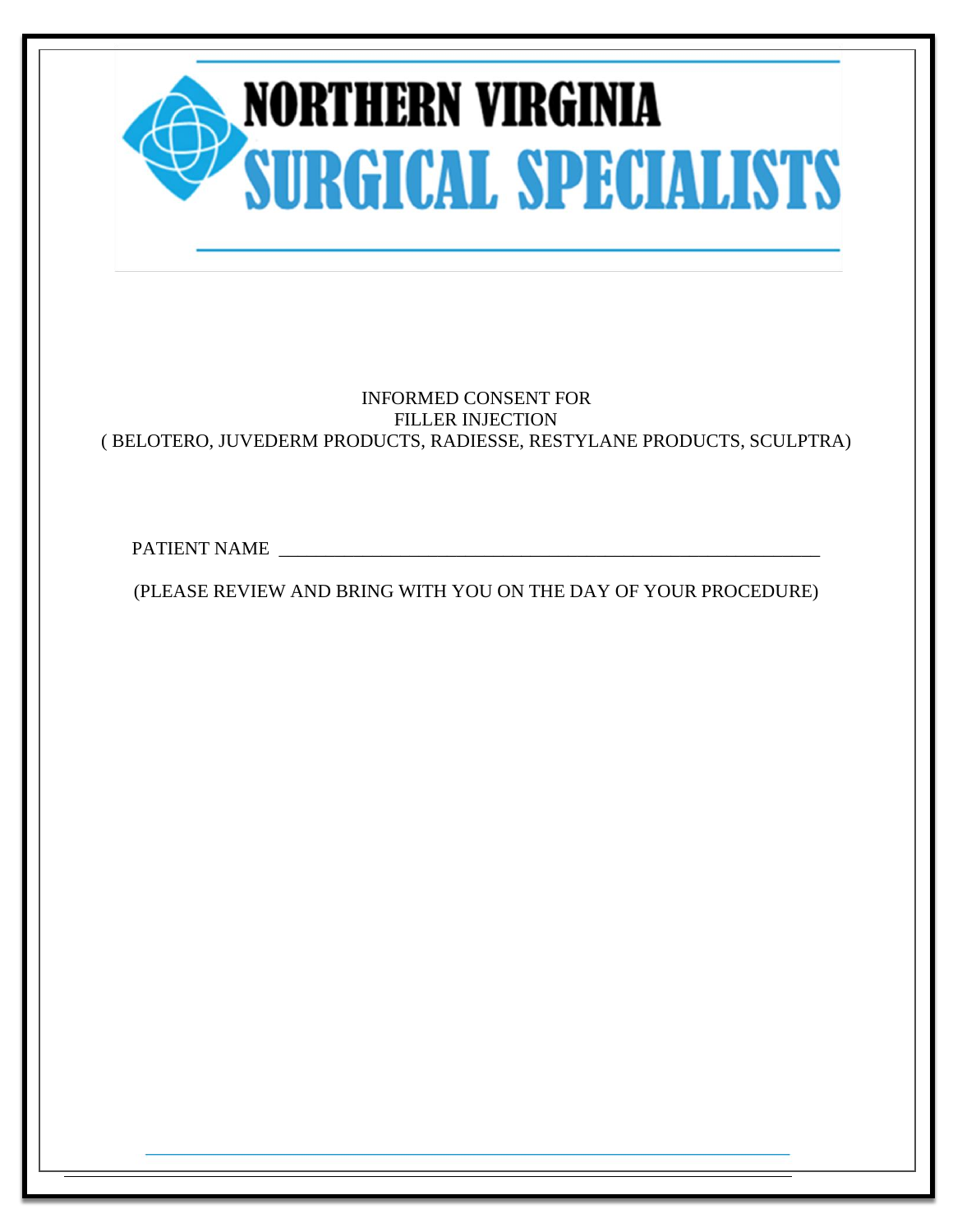# **INSTRUCTION**

This is an informed-consent document which has been prepared to help your healthcare provider inform you concerning a soft tissue filler injection, its risks, and alternative treatments. It is important that you read this information carefully and completely. Please initial each page, indicating that you have read the page and sign the consent for this procedure as proposed by your healthcare provider.

# **INTRODUCTION**

Dermal fillers are injected just under the skin's surface in order to temporarily correct wrinkles. They add volume, thereby filling lines, wrinkles and folds from the inside out. Treatment results are immediate. After the first treatment, an additional treatment of filler may be needed to achieve the desired level of correction. The need for additional treatments varies from patient to patient. Over time, the filler will gradually break down and be absorbed by your body. As a result, injections will need to be repeated to maintain the desired effect. Depending on the filler used, the results can last from 3 months up to 5 years. Some fillers have lasted longer than 5 years and may be permanent.

**ALTERNATIVE TREATMENTS**-Alternatives include not performing the treatment at all. Other alternative treatments which vary in sensitivity, effect and duration include animal derived filler products, dermal fillers derived from the patient's own fat tissues, synthetic plastic permanent implants or toxins that can paralyze muscles that cause some wrinkles.

**Disclaimer of "Off-Label" use -** Each filler is FDA approved for use in the specific areas of the face. However, once a product is FDA approved, it may be used in other areas of the face and body as determined by a medical professional. Therefore, any filler injection may include off-label use in an effort to give the best result possible.

**RISKS OF DERMAL FILLERS**-Every procedure involve a certain amount of risk, and it is important that you understand the risks involved. An individual's choice to undergo this procedure is based on the following complications, you should discuss each of them to make sure you understand the risks, potential complications, and consequences of dermal fillers.

**Pain -**Dermal fillers are injected into the skin using a fine needle to reduce injection discomfort. You may choose to anesthetize the treatment area either topically, with a local block or both. Please consult your medical professional about pain management. Tenderness is seen occasionally and is usually temporary, resolving in 2 to 3 days.

**Skin Disorders -** It is common to have a temporary redness and swelling following a treatment. This will usually subside in the first few hours after a session, but may last for several days to a week. Minimize exposure of treated areas to excessive sunlight, UV lamp exposure, and extreme cold weather until any swelling and redness have disappeared. Avoid use of alcohol for the next 24 hours. While very rare, scarring can occur following treatment. Also, dermal fillers should not be used in patients with a known potential for keloid formation or heavy scarring. Some fillers may produce nodules under the skin which might be seen or felt by the patient. In rare cases, an inflammatory granuloma may develop, which could require surgical removal of the filler.

**Bleeding and bruising -** Pinpoint bleeding is rare, but can occur following treatments. Bruising is seen on occasion following treatments. Rarely, bruising can last for weeks or months and might even be permanent. Patients using Aspirin, Ibuprofen, Advil, Motrin, Nuprin, Aleve, garlic, Gingko Biloba, Vitamin E, or blood thinners have an increased risk of bleeding or bruising at the injection site.

**Unsatisfactory results -** There is the possibility of a poor or inadequate response from dermal fillers. There might be an uneven appearance of the face with some areas more affected by the filler than others. In most cases this uneven appearance can be corrected by more injections in the same or nearby areas. In some cases, though, this uneven appearance can persist for several weeks or months. The practice of medicine and surgery is not an exact science. Although, good results are expected, there is no guarantee or warranty expressed or implied, on the results that may be obtained. The use of laser treatments on top of the injection sites carries the risk of lessening or loss of the implant.

**Allergic reactions -** Dermal fillers should not be used in individuals with a known previous history of reactions. In rare cases, local allergies to tape, preservatives used in cosmetics or topical preparations have been reported. Systemic reactions (which are more serious) may result from prescription medicines.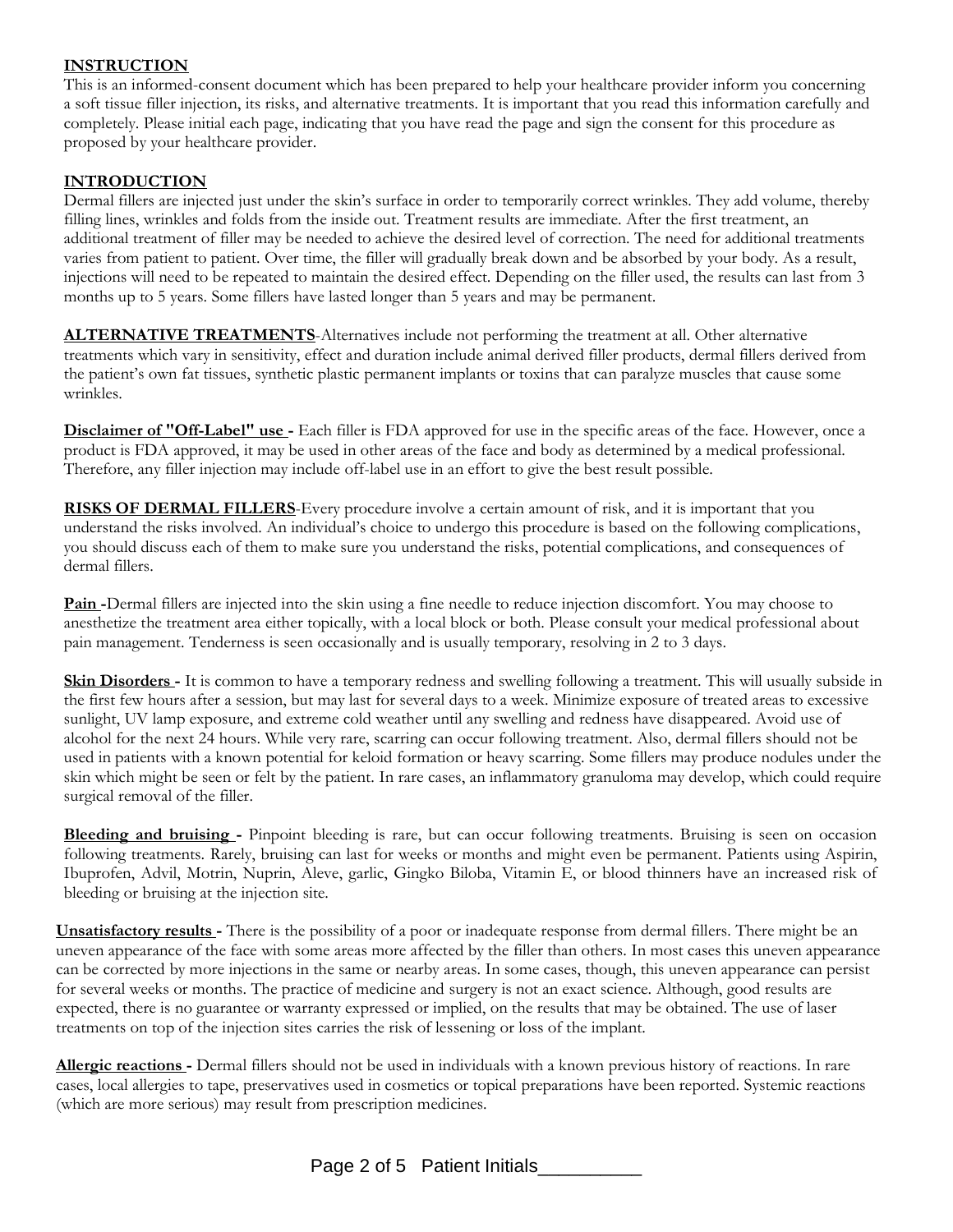**Infection -** Although infection following dermal filler injections is unusual, bacterial, fungal, and viral infections can occur. Additional treatments or antibiotics may be needed. Most cases are easily treatable but, in rare cases, permanent scarring in the area can occur. If you have a history of herpes simplex in the area to be treated, we recommend prophylactic antibiotics before and after injection around the mouth.

**Swelling** - Some swelling (edema) is common after any injection and tend to resolve in a few hours. In some cases, swelling may last for a few days and rarely, there may be prolonged swelling lasting a few weeks or months.

**Lumps and tissue irregularities** - Some lumps or irregularities are possible but usually resolve with time or gentle massage. In rare cases, long-term lumps (granulomas) may occur requiring treatment.

**Need for reversal of injection** - If you are not satisfied with the result, some fillers can be "undone" with an injection of hyaluronidase. Radiesse and Sculptra CANNOT be undone.

**Damage to deeper structures**- Deeper structures such as nerves, blood vessels, and the eyeball may be damaged during the course of injection. Injury to deeper structures may be temporary or permanent. This may result in skin loss causing wounds, scar, and deformity. Blindness is possible.

**Migration of filler** - The product may migrate from its original injection site to other areas and produce unintended effects.

**Eye Disorders**- Functional and irritative disorders of eye structures may rarely occur following filler injections.

**Asymmetry** - The human face and eyelid region is normally asymmetrical with respect to structural anatomy and function. There can be a variation from one side to the other in terms of the response to filler injection.

**Pain**- Discomfort associated with filler injections is usually short duration.

**Skin disorders**- Skin rash and swelling may rarely occur following filler injection.

**Unknown risks**-The long-term effect of filler on tissue is unknown. There is the possibility of additional risk factors may be discovered.

**Unsatisfactory result**-There is the possibility of a poor or inadequate response from filler injection. Additional filler injections may be necessary. Surgical procedures or treatments may be needed to improve results after filler injection.

**Long-term effects**- Subsequent alterations in appearance may occur as the result of aging, weight loss of gain, sun exposure, or other circumstances not related to filler injections. Filler injection does not arrest the aging process or produce permanent tightening of the skin. Future surgery or other treatments may be necessary.

**Pregnancy and nursing mothers**- Animal reproduction studies have not been performed to determine if filler injections could produce fetal harm. It is not known if filler material can be excreted in human milk.

**Blindness**- Blindness is extremely rare after filler injections. However, it can be caused by internal bleeding around the eyeball or due filler material traveling in a blood vessel to the eye.. The occurrence of this is very rare.

### **ADDITIONAL TREATMENT NECESSARY**

There are many variable conditions in addition to risk and potential complications that may influence the long term result of filler injections. Even though risks and complications occur infrequently, the risks cited are the ones that are particularly associated with filler injections. Other complications and risks can occur but are even more uncommon. Should complications occur, additional surgery or other treatments may be necessary. The practice of medicine and surgery is not an exact science. Although good results are expected, there is no guarantee or warranty expressed or implied, on the results that may be obtained.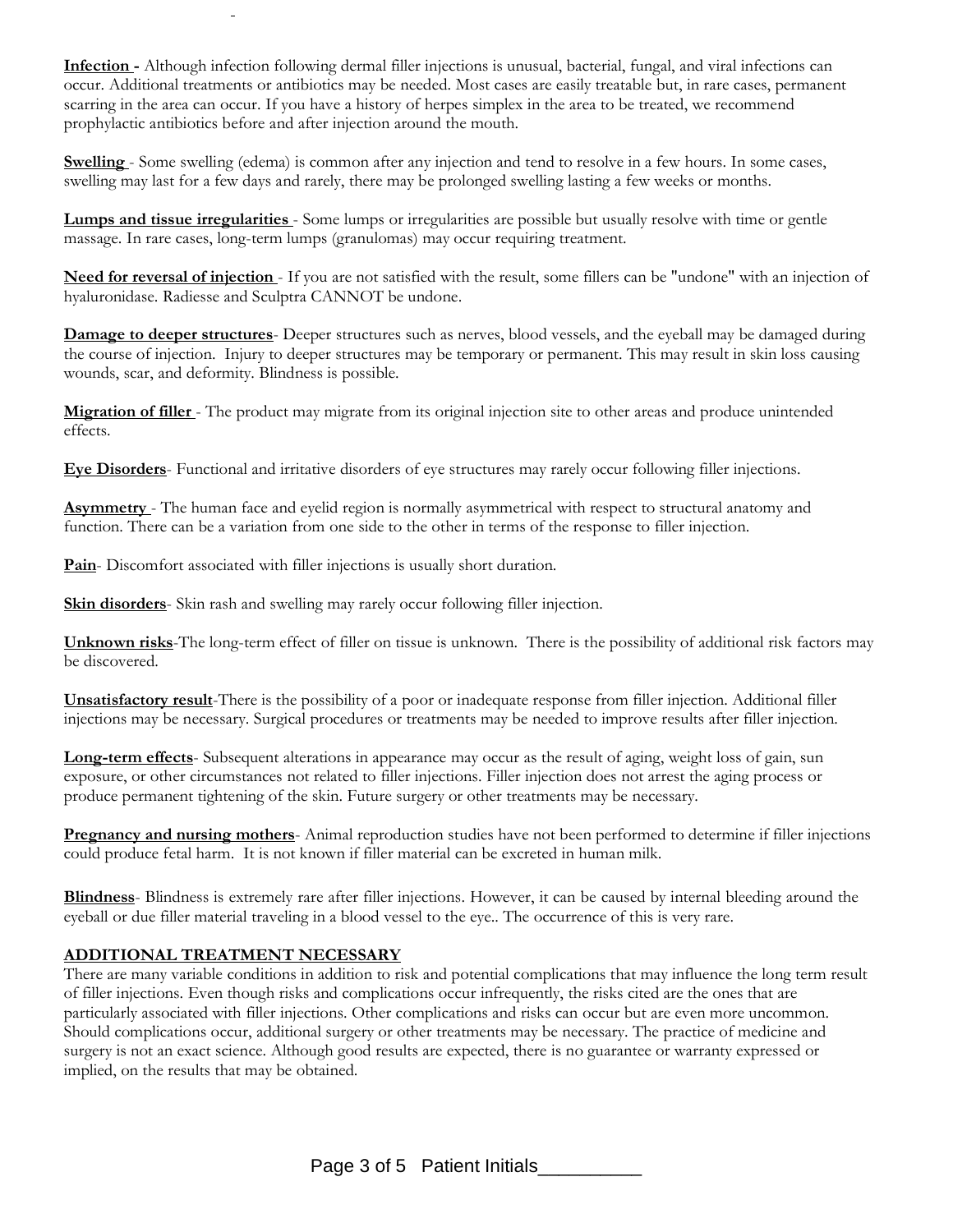# **FINANCIAL RESPONSIBILITIES**

The cost of injection may involve several charges. This includes the professional fee for the injections, follow up visits to monitor the effectiveness of the treatment, and the cost of the material itself. It is unlikely that injections to treat cosmetic problems would be covered by your health insurance. Additional costs of medical treatment would be your responsibility should complications develop from filler injections.

# **DISCLAIMER**

Informed-consent documents are used to communicate information about the proposed surgical treatment of a disease or condition along with disclosure of risks and alternative forms of treatment(s). The informed-consent process attempts to define principles of risk disclosure that should generally meet the needs of most patients in most circumstances.

However, informed consent documents should not be considered all-inclusive in defining other methods of care and risks encountered. Your provider may provide you with additional or different information which is based on all of the facts pertaining to your particular case and the state of medical knowledge.

Informed-consent documents are not intended to define or serve as the standard of medical care. Standards of medical care are determined on the basis of all of the facts involved in an individual case and are subject to change as scientific knowledge and technology advance and as practice patterns evolve.

### **DURATION OF RESULTS**

While exact duration of filler effects cannot be promised, typical results are as follows:

**BELOTERO BALANCE** - 3 months **JUVEDERM PRODUCTS** - 6months **RADIESSE** - 12 months **RESTYLANE PRODUCTS** - 6 months **SCULPTRA** - 1 to 2 years **VOLUMA -** 12 months

**It is important that you read the above information carefully and have all your questions answered before signing the consent on the next page.**